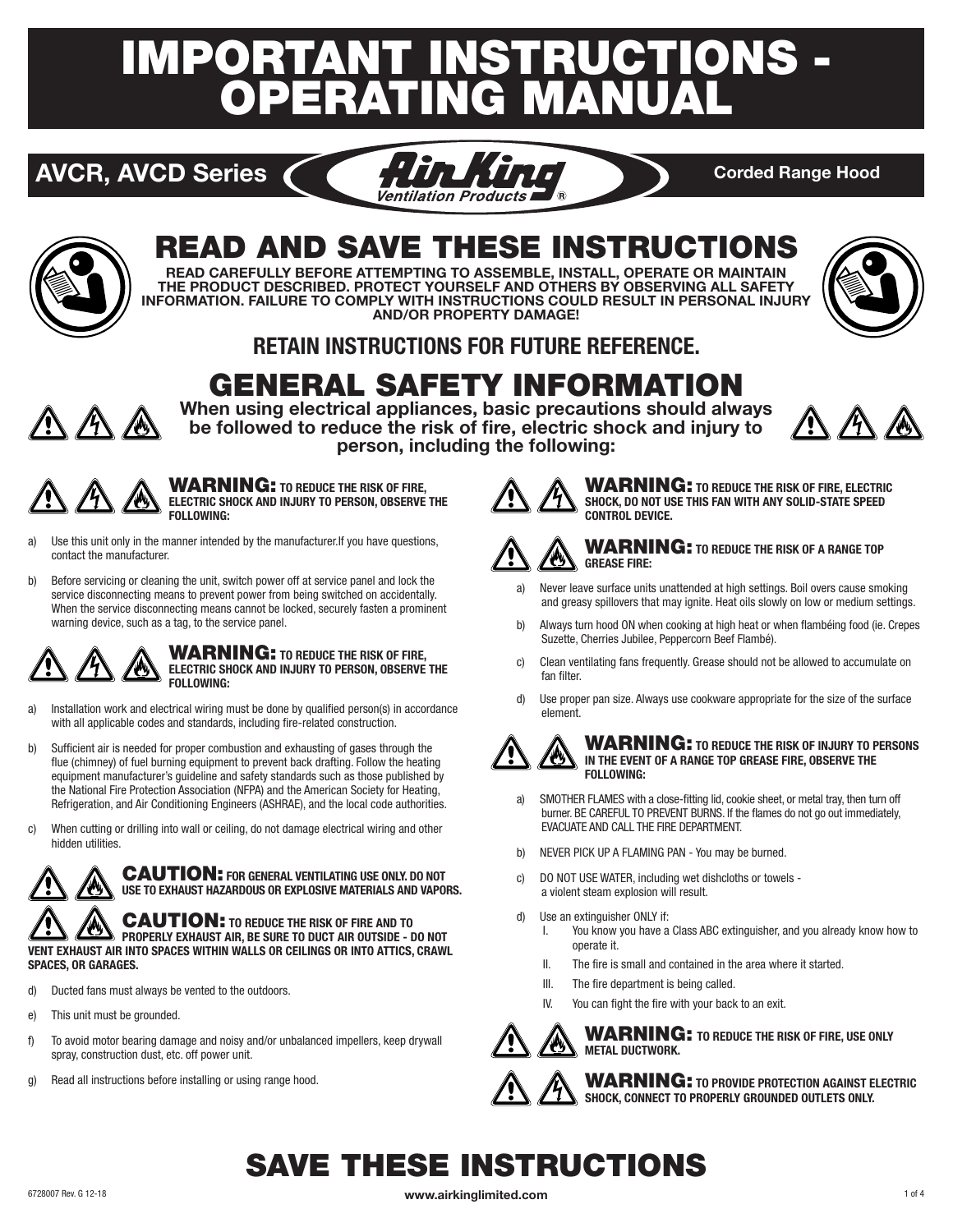### INSTALLATION INSTRUCTIONS



CAUTION: **MAKE SURE HOOD IS UNPLUGGED OR POWER IS SWITCHED OFF AT SERVICE PANEL BEFORE STARTING INSTALLATION.**

## SECTION 1

- Preparing the Range Hood
- 1. Unpack hood from the carton and confirm that all pieces are present. In addition to the range hood you should have:
	- 1 Aluminum Grease Filter
	- 1 3-1/4"x 10" Damper Assembly
	- 1 7" Round Adapter
	- 3 Damper Mounting Screws
	- 4 #8 Mounting Screws
	- 1 Wire Compartment Cover and Screw
	- 1 Instruction/Safety Sheet

**NOTE:** Some hoods may be shipped with a protective plastic adhered to the range hood. It is recommended to leave this in place during installation to protect the hood from scratching. Remove when the installation is complete.

- 2. Lay the hood flat on a table so the underside is facing you. Use a piece of cardboard to avoid damaging the table or the hood.
- 3. Remove lamp cover by squeezing the two tabs together **(Figure 1):**



4. Install a 60 watt maximum type A19 bulb and reinstall the lamp cover.

### SECTION 2

#### Prepare the location for Hood Support

1. If the hood will be installed under cabinets that have a recessed bottom, it will be necessary to install wood mounting strips (not included) so the hood will mount properly **(Figure 2).**



- 2. The thickness of the strips should be the same as the recess of the cabinet and they should be approximately 2" wide.
- 3. Install the strips using appropriate length wood screws (not included). Make sure the strips line up to the keyhole slots of the range hood.

#### SECTION 3 Prepare the Hood for Installation

1. Choose the type of ducting you will require. This model is equipped to vent either Vertically or Horizontally through a 3-1/4" x 10" duct. It can be modified to be ductless (re-circulates the air back into the kitchen) with the addition of a model RF55 combination grease/charcoal filter (not included) or vented through a 7" round duct with the addition of a model E-22a or RDC7 Duct Collar (not included) **(Figure 3).**



2a. **Horizontal or Vertical** - Remove the square knockout by inserting a screw driver under the edge and break the tabs holding it in place. Peel back with pliers **(Figure 4).**



- 2b. **Ductless** Remove the hood's front louver cover, exposing the front air slots. To remove louver slide to one side and lift the trailing edge. Do not use a screwdriver or any other object that could scratch the hood **(Figure 4).**
- 2c. **7" Round** Remove the round knockout located on the top of the hood by inserting a screw driver under the edge and break the tabs holding it in place. Peel back with pliers **(Figure 4)**.

### SECTION 4

Installing the Range Hood



CAUTION: **MAKE SURE HOOD IS UNPLUGGED OR POWER IS SWITCHED OFF AT SERVICE PANEL BEFORE STARTING INSTALLATION.**

- 1. Once the proper knockout(s) have been removed, either hold the hood up to the installation location and mark the locations of the ducting (if applicable) and mounting holes or mark the locations by measurement.
- 2. Cut appropriate holes for ducting connection (if applicable) and cord if necessary.
- 3. For 3-1/4" x 10" vertical or horizontal ducting, install the damper assembly to the hood by sliding the tabbed section of the damper under the hood body and securing with the two provided screws. For 7" round ducting, secure either a model E-22A or RCD7 Duct Collar (not included) to the hood with the three provided screws. Using approved duct tape, tape around the collar to seal off any air leaks **(Figure 5).**



**NOTE**: If installing into existing construction and you will not have access to the ductwork once the hood is in place, make ducting connections at this point. Refer to the Ducting Section for instructions.

5. Install the 4 mounting screw at the previously marked locations. Leave approximately 1/8" clearance. Slide the hood in place through the keyhole slots and align the front of the hood so that it is flush with the front of the cabinets. Tighten all screws securely **(Figure 6).**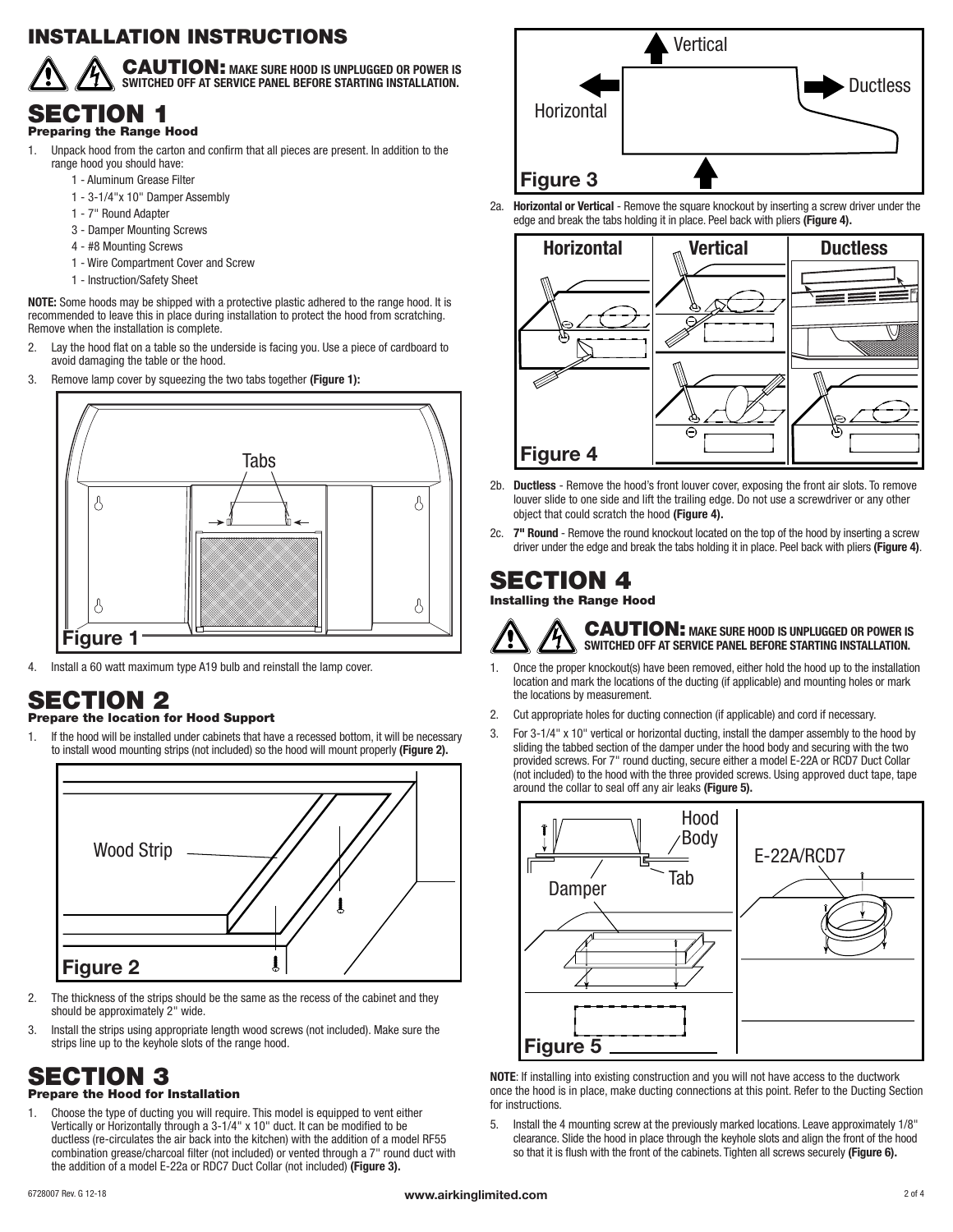

CAUTION: **DO NOT INSTALL CLOSER THAN 22 INCHES ABOVE COOKING SURFACE.**

### SECTION 5

**Ducting** 



WARNING: **TO REDUCE THE RISK OF FIRE, USE ONLY METAL DUCTWORK.**

1. Connect the ducting to the hood's duct collar and damper. Secure in place using tape to seal all joints **(Figure 7).**



CAUTION: **ALWAYS DUCT THE FAN TO THE OUTSIDE THROUGH A WALL OR ROOF CAP.**

### SECTION 6

#### Finishing the Installation



WARNING: **TO PROVIDE PROTECTION AGAINST ELECTRIC SHOCK, CONNECT TO PROPERLY GROUNDED OUTLETS ONLY.**

1. Install the appropriate filter sliding the back side of the filter into the tab and pressing the front of the filter into place **(Figure 8).**



- 2. Turn switches to the "OFF" position and restore power. Test that the light and the fan are operating properly.
- 3. If there is any vibration noise, check for the source and try to tighten fasteners.

### SECTION 7 Operation

### Controls

Your Range Hood is equipped with two rocker style switches with one controlling the lighting and the other controlling the exhaust fan. The light switch has two positions, ON ( I ) and OFF ( II ). The fan is a three position switch, HIGH (II), LOW (I), and OFF. OFF is the middle position of the switch.

#### SECTION 8 **Maintenance**



CAUTION: **MAKE SURE YOUR RANGE HOOD IS UNPLUGGED OR POWER IS SWITCHED OFF AT SERVICE PANEL BEFORE SERVICING THE UNIT.**

#### Filters

**Grease Filter** - Included with your range hood is an aluminum grease filter that should be washed in hot water with detergent once a month. Reverse the instructions in the "Finishing the Installation" section of the instructions to remove filter. If the grease filter becomes damaged, replace with Air King Model RF35 Grease Filter.

**Charcoal Odor Filter** - If you have installed an optional combination grease/charcoal filter, it cannot be washed and must be discarded and replaced when it becomes noticeably dirty, has stopped filtering the odors, or at least once per year. Replace with Air King Model RF55 Combination Odor/Grease Filter.

#### Cleaning



#### CAUTION: **DO NOT USE GASOLINE, BENZINE, THINNER, HARSH CLEANSERS, ETC., AS THEY MAY DAMAGE THE RANGE HOOD.**

- 1. Clean your range hood with a mild detergent, such as dishwashing liquid, and dry with a soft cloth. NEVER USE ANY ABRASIVE PADS OR SCOURING POWDERS. Completely dry before restoring power. NEVER IMMERSE ELECTRICAL PARTS IN WATER.
- 2. The fan assembly can be vacuumed when build up (dirt, lint, etc.) accumulates over time. The fan is permanently lubricated and does not require oiling.

### Troubleshooting Guide

| Trouble                                                 |      | <b>Probable Cause</b>                     |     | <b>Suggested Remedy</b>                                              |
|---------------------------------------------------------|------|-------------------------------------------|-----|----------------------------------------------------------------------|
| Hood does not operate when the switch is on.            | 1a.  | A fuse may be blown or a circuit tripped. | 1а. | Replace fuse or reset circuit breaker.                               |
|                                                         | 1b.  | Wiring is not connected properly.         | 1b. | Turn off power to unit. Check that all wires are connected.          |
| 2. Hood is operating, but air moves slower than normal. |      | Obstruction in the exhaust ducting.       |     | Check for any obstructions in the ducting including filter.          |
| 3. Hood is making a rattling noise.                     | За   | Filters are loose.                        | За. | Turn off power to unit. Check that all filter are securely in place. |
|                                                         | .3b. | Duct connection is loose.                 | 3b. | Turn off power to unit. Check that duct connection is tight.         |